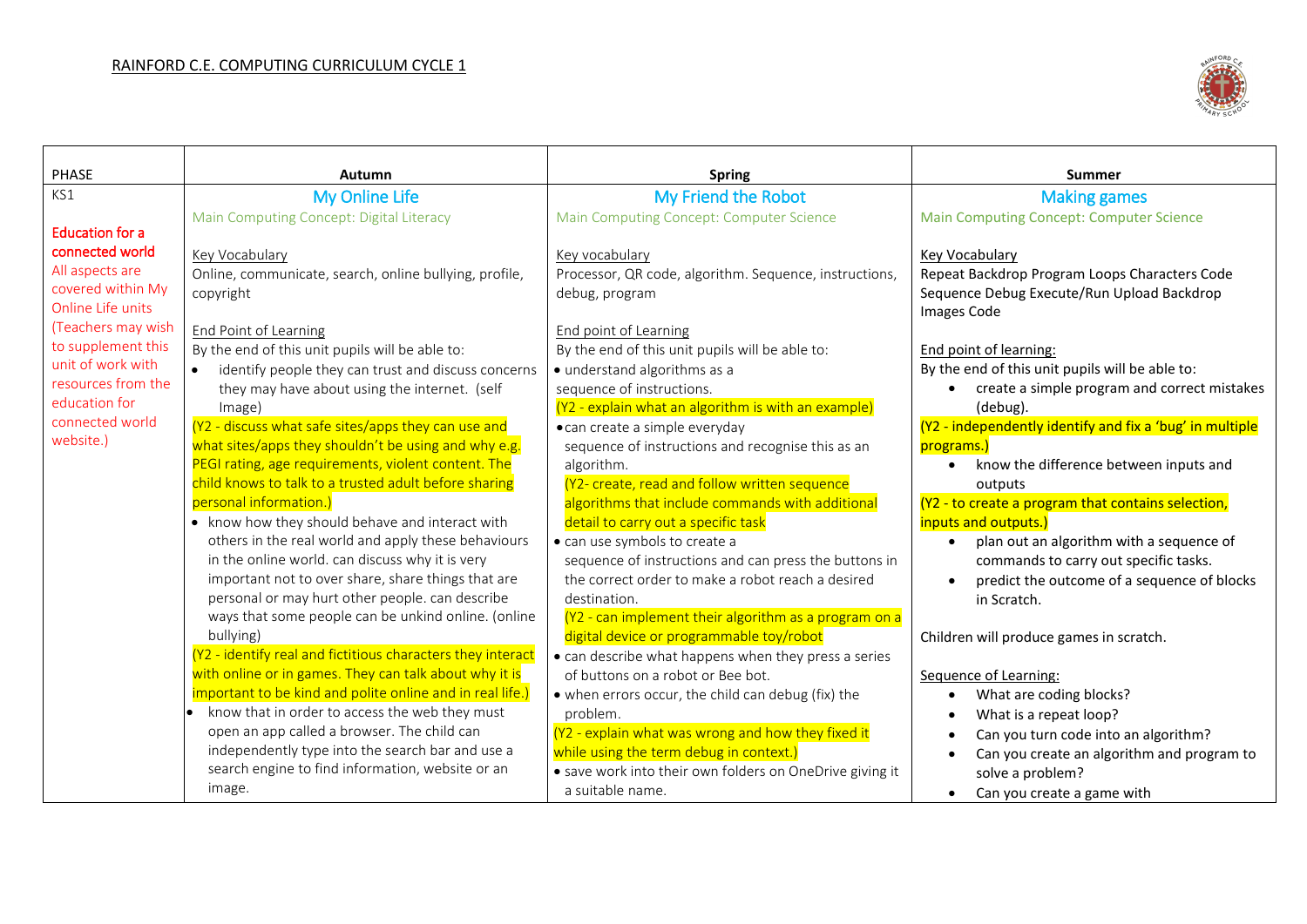## RAINFORD C.E. COMPUTING CURRICULUM CYCLE 1



|           | (Y2 - explain what a web address/URL is and can discuss<br>how some information may be inaccurate or untrue.<br>Independently use a search engine to find information<br>to answer questions. Navigate to a website via<br>favourites, bookmarks or typing in the URL to the<br>address bar<br>understand that to use other people's work without<br>asking or giving credit is wrong. (copyright)<br>(Y2 - understand that copyright is something that<br>protects people stealing others work.)                                                 | (Y2- save and open files on the device they use into the<br>correct place with suitable name.<br>Evidence from these sessions will be recorded by the<br>children creating their own digital ppt.<br>Sequence of Learning<br>$\ddot{\bullet}$<br>What is a robot?<br>$\ddot{\bullet}$<br>How do you give robots instructions?<br>❖<br>How do you program a robot?<br>$\bullet$<br>Debugging simple programs | Scratch Jr?<br>$\bullet$<br>Can you code your own game?<br>$\bullet$<br><b>NC objectives covered</b><br>❖ understand what algorithms are; how they<br>are implemented as programs on digital<br>devices; and that programs execute by<br>following precise and unambiguous<br>instructions<br>create and debug simple programs<br>壘<br>use logical reasoning to predict the<br>❖<br>behaviour of simple programs |
|-----------|---------------------------------------------------------------------------------------------------------------------------------------------------------------------------------------------------------------------------------------------------------------------------------------------------------------------------------------------------------------------------------------------------------------------------------------------------------------------------------------------------------------------------------------------------|-------------------------------------------------------------------------------------------------------------------------------------------------------------------------------------------------------------------------------------------------------------------------------------------------------------------------------------------------------------------------------------------------------------|------------------------------------------------------------------------------------------------------------------------------------------------------------------------------------------------------------------------------------------------------------------------------------------------------------------------------------------------------------------------------------------------------------------|
|           | Evidence from these sessions will be recorded in the<br>class floor book or individual ppts.<br>Sequence of Learning<br>Who can help us online?<br>$\bullet$<br>How should we communicate online?<br>$\bullet$<br>What should we share online?<br>$\bullet$<br>What is online bullying and how should we deal<br>٠<br>with it?<br>Can you find information online?<br>$\bullet$<br>How should I behave online?<br>$\bullet$<br>What information shouldn't we share online?<br>$\bullet$<br>Who owns the information on the internet?<br>$\bullet$ | NC objectives covered<br>* understand what algorithms are; how they are<br>implemented as programs on digital devices;<br>and that programs execute by following<br>precise and unambiguous instructions<br>create and debug simple programs (including<br>❖<br>floor robots)                                                                                                                               |                                                                                                                                                                                                                                                                                                                                                                                                                  |
|           | NC objectives covered<br>❖ Use technology safely and respectfully,<br>keeping personal information private; identify<br>where to go for help and support when they<br>have concerns about content or contact on<br>the internet or other online technologies                                                                                                                                                                                                                                                                                      |                                                                                                                                                                                                                                                                                                                                                                                                             |                                                                                                                                                                                                                                                                                                                                                                                                                  |
| LOWER KS2 | My online life<br>Main Computing Concept: Digital Literacy                                                                                                                                                                                                                                                                                                                                                                                                                                                                                        | <b>Programming with Robots</b><br>Main Computing Concept: Computer Science                                                                                                                                                                                                                                                                                                                                  | <b>Hour of Code</b><br><b>Main Computing Concept: Computer Science</b>                                                                                                                                                                                                                                                                                                                                           |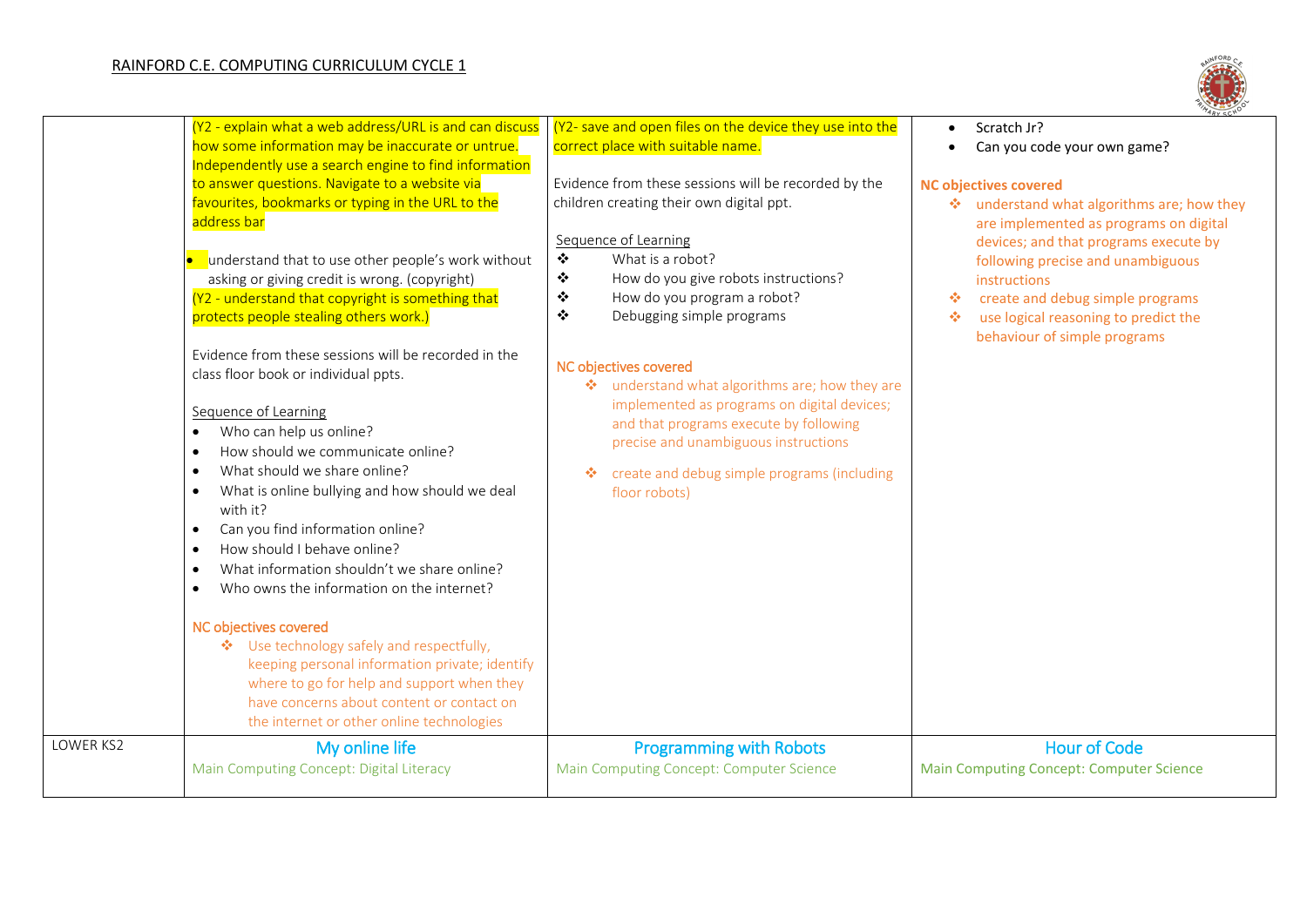

| <b>Key Vocabulary</b>                                   | Key Vocabulary                                             | <b>Key Vocabulary</b>                                  |
|---------------------------------------------------------|------------------------------------------------------------|--------------------------------------------------------|
| Communicate, search, online bullying, copyright, trust, | Simulation Fake News Sprite                                | Website Conditional Run Program Loop Command           |
| reputation, password, private                           | Template Input Output Decomposition Repeat/Loop            | <b>Block Sequence Sprite</b>                           |
|                                                         | Algorithm Program Flow Chart Sequence X/Y Axis             |                                                        |
| <b>End Point of Learning</b>                            | Debug Command Condition Code Block Variables               | <b>End point of Learning</b>                           |
| By the end of this unit children will be able to:       |                                                            | by the end of this unit pupils will be able to:        |
| • understand what key words are when using search       | <b>End Point of Learning</b>                               | create digital content using a range of mixed          |
| engines and understand that search engines try to       | By the end of this unit pupils will be able to:            | tools/media to improve its design. E.g. text,          |
| put the most useful websites at the top.                | ❖<br>plan, create and debug programs.                      | graphics and sound to share ideas and                  |
| (Y4 - explain why some websites might appear first in   | $\ddot{\ddot{\psi}}$<br>use decomposition to help me solve | learning.                                              |
| their searches.)                                        | computing problems.                                        | Use appropriate keyboard commands to                   |
| • can filter results by adding more detail or using     | (Y4 - demonstrate a clear process when solving             | amend text on a device, including making use           |
| advanced tools.                                         | problems.)                                                 | of a spellchecker.                                     |
| (Y4 - can explain the process of using advanced tools   | ❖<br>use sequence, selection, repetition and               | (Y4 - produce documents and presentations with         |
| and why it can be useful.)                              | variables in programs.                                     | increasing competence.                                 |
| • explain what copyright is and why we have             |                                                            | Confidently use different layouts and effects (such as |
| copyright. Knows that to use copyright material         | (Y4 - produce a design (algorithm) for a program           | text box, columns, tables, justification, borders,     |
| without for it or getting consent is against the law.   | that shows that they are thinking of the structure         | background colour) to refine and improve their work.   |
| (Copyright)                                             | of a program in logical, achievable steps and              | Use features such as; add slide transitions and        |
| (Y4 - knows that copying the work of others and         | referencing coding structures. For example, 'if'           | animation effects. Use a keyboard confidently and      |
| presenting it as one's own is called plagiarism.)       | statements, repeat loops and variables.)                   | make use of a spellchecker to write and review their   |
| • Discuss what personal information is and what they    | ❖<br>work with various forms of input and                  | work.)                                                 |
| shouldn't be sharing (Online Reputation)                | output.                                                    | demonstrate how they solved a problem by               |
| (Y4 - discuss the consequences of sharing too much      | ❖<br>use logical reasoning to predict and                  | breaking it into smaller parts. Plan out a             |
| online. The child can discuss the concept of a digital  | correct errors in algorithms and programs.                 | program and break it into smaller steps when           |
| footprint and how this can have a negative effect in    | ❖<br>explain how the internet works.                       | tackling the structure, incorporating                  |
| the future.                                             | ❖<br>explain how a search engine works.                    | sequencing, commands and procedures.                   |
| • aware of and knows how use the safety features of     | (Y4 - can recognise the main components                    | use conditional statements such as "If",               |
| websites as well as reporting concerns to an adult      |                                                            | "Then" & "When" to control devices / achieve           |
| they trust. (Online Relationships)                      | (hardware) which allow computers to join and               | specific outcomes.                                     |
| (Y4 - understands that some online accounts are not     | form a network.)                                           |                                                        |
| real people and that these are called bots.)            |                                                            | Sequence of Learning:                                  |
| • explain what online bullying/cyberbullying is and     | Pupils will programme a robot around a maze and            | What is coding?                                        |
| some of the forms it can take. knows how to report      | produce a ppt to show learning.                            | Why is coding important?                               |
| any concerns and who they consider a trusted adult.     | Sequence of Learning                                       | What is visual coding                                  |
| (Online Bullying)                                       | what are robots?                                           | What is an algorithm?<br>$\bullet$                     |
|                                                         |                                                            |                                                        |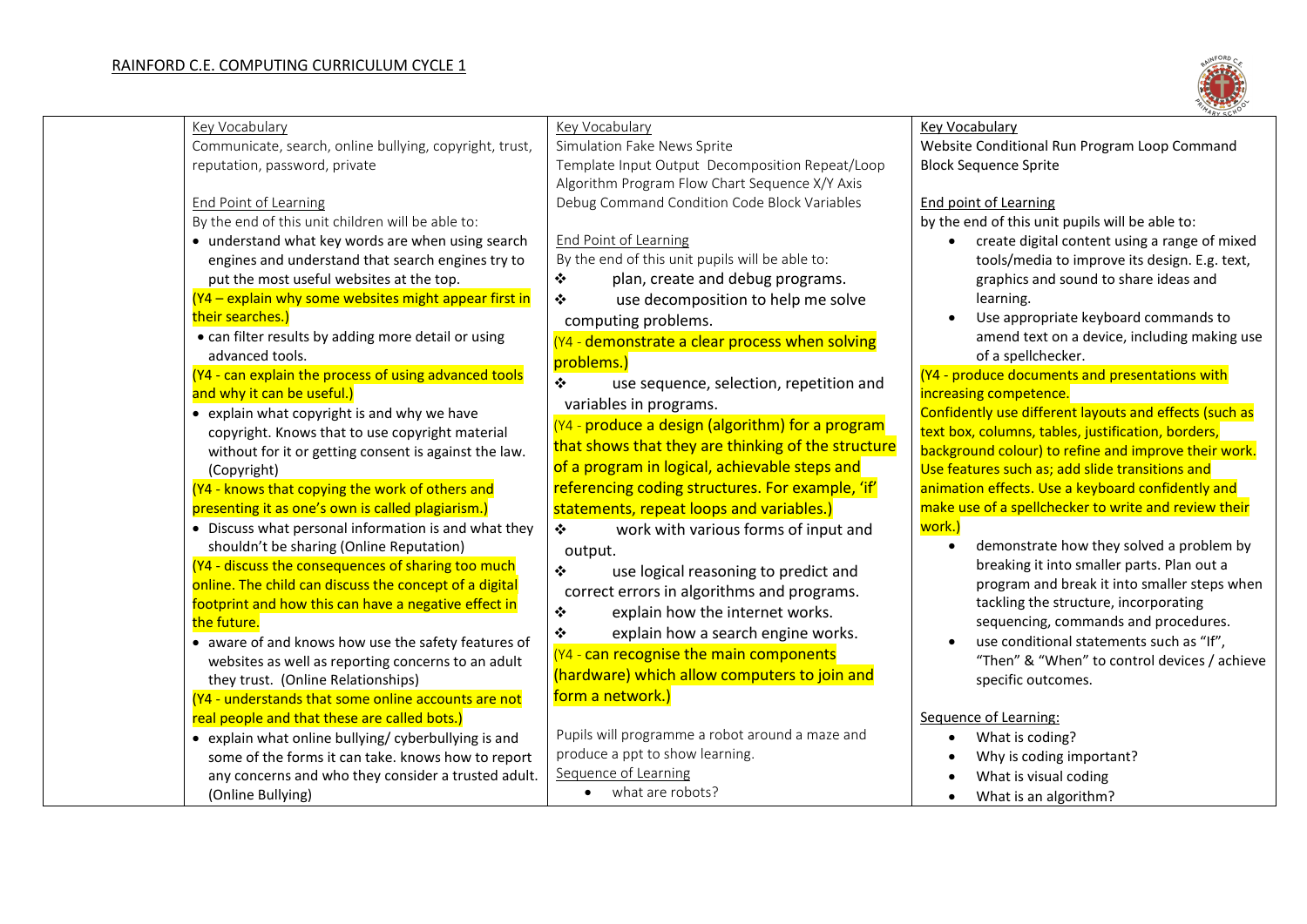## RAINFORD C.E. COMPUTING CURRICULUM CYCLE 1



|                  | Evidence from these sessions will be recorded by the<br>children creating their ppt.<br>Sequence of Learning<br>What is your online identity<br>$\bullet$<br>How can you build positive online relationships<br>$\bullet$<br>and be a good digital citizen?<br>How can I create a positive online reputation?<br>$\bullet$<br>What is online bullying and what can I do about it?<br>$\bullet$<br>Do you really know how to use the internet?<br>$\bullet$<br>Can technology impact on your health?<br>$\bullet$<br>How secure are you with your online information<br>$\bullet$<br>and accounts?<br>Who owns the information on the internet?<br>$\bullet$<br>NC objectives covered<br>❖ Use technology safely, respectfully and<br>responsibly; recognise<br>acceptable/unacceptable behaviour; identify a<br>range of ways to report concerns about<br>content and contact. | How do you program a robot?<br>$\bullet$<br>Would you trust a driveless car?<br>Can you create a driveless car simulator in<br>$\bullet$<br>scratch?<br>Can you create a program for<br>$\bullet$<br>driverless car simulator in<br>Scratch?<br>Can you debug a program?<br>NC objectives covered<br>1. Design, write and debug programs that<br>accomplish specific goals, including controlling<br>or simulating physical systems; solve problems<br>by decomposing them into smaller parts | What is a program?<br>What is a conditional statement?<br><b>NC objectives covered</b><br>❖ Design, write and debug programs that<br>accomplish specific goals, including<br>controlling or simulating physical systems;<br>solve problems by decomposing them into<br>smaller parts<br>use sequence, selection, and repetition in<br>❖<br>programs; work with variables and various<br>forms of input and output<br>Use logical reasoning to explain how some<br>❖<br>simple algorithms work and to detect and<br>Correct errors in algorithms and programs<br>÷ |
|------------------|--------------------------------------------------------------------------------------------------------------------------------------------------------------------------------------------------------------------------------------------------------------------------------------------------------------------------------------------------------------------------------------------------------------------------------------------------------------------------------------------------------------------------------------------------------------------------------------------------------------------------------------------------------------------------------------------------------------------------------------------------------------------------------------------------------------------------------------------------------------------------------|-----------------------------------------------------------------------------------------------------------------------------------------------------------------------------------------------------------------------------------------------------------------------------------------------------------------------------------------------------------------------------------------------------------------------------------------------------------------------------------------------|-------------------------------------------------------------------------------------------------------------------------------------------------------------------------------------------------------------------------------------------------------------------------------------------------------------------------------------------------------------------------------------------------------------------------------------------------------------------------------------------------------------------------------------------------------------------|
| <b>UPPER KS2</b> | My online life<br>Main Computing Concept: Digital Literacy                                                                                                                                                                                                                                                                                                                                                                                                                                                                                                                                                                                                                                                                                                                                                                                                                     | <b>Crossy Roads</b><br>Main Computing Concept: Computer Science                                                                                                                                                                                                                                                                                                                                                                                                                               | <b>Coding Playground</b><br><b>Main Computing Concept: Computer Science</b>                                                                                                                                                                                                                                                                                                                                                                                                                                                                                       |
|                  | Key Vocabulary<br>Online, communicate, online bullying, copyright, trust,<br>reputation, online identity, trolling,                                                                                                                                                                                                                                                                                                                                                                                                                                                                                                                                                                                                                                                                                                                                                            | Key Vocabulary<br>Decomposition, command, decision, algorithm,<br>sequence, instructions, debug, program, variable                                                                                                                                                                                                                                                                                                                                                                            | Key Vocabulary<br>App Developers Visual coding Android Mobile Program<br>Cloud Prototypes Logo Design Content Bugs Feedback<br><b>Functions Commands For loop</b>                                                                                                                                                                                                                                                                                                                                                                                                 |
|                  | End Point of Learning                                                                                                                                                                                                                                                                                                                                                                                                                                                                                                                                                                                                                                                                                                                                                                                                                                                          | <b>End Point of Learning</b>                                                                                                                                                                                                                                                                                                                                                                                                                                                                  |                                                                                                                                                                                                                                                                                                                                                                                                                                                                                                                                                                   |
|                  | By the end of this pupils will be able to:<br>use advance search tools to refine their web<br>❖                                                                                                                                                                                                                                                                                                                                                                                                                                                                                                                                                                                                                                                                                                                                                                                | By the end of this unit pupils will be able to:<br>explain decomposition and think through the<br>$\bullet$                                                                                                                                                                                                                                                                                                                                                                                   | End point of Learning:<br>By the end of this unit pupils will be able to:                                                                                                                                                                                                                                                                                                                                                                                                                                                                                         |
|                  | searches.                                                                                                                                                                                                                                                                                                                                                                                                                                                                                                                                                                                                                                                                                                                                                                                                                                                                      | steps or rules of a problem and design a basic<br>algorithm which could be turned into a program.                                                                                                                                                                                                                                                                                                                                                                                             | understand they need to have a balanced<br>approach to their use of technology. Can                                                                                                                                                                                                                                                                                                                                                                                                                                                                               |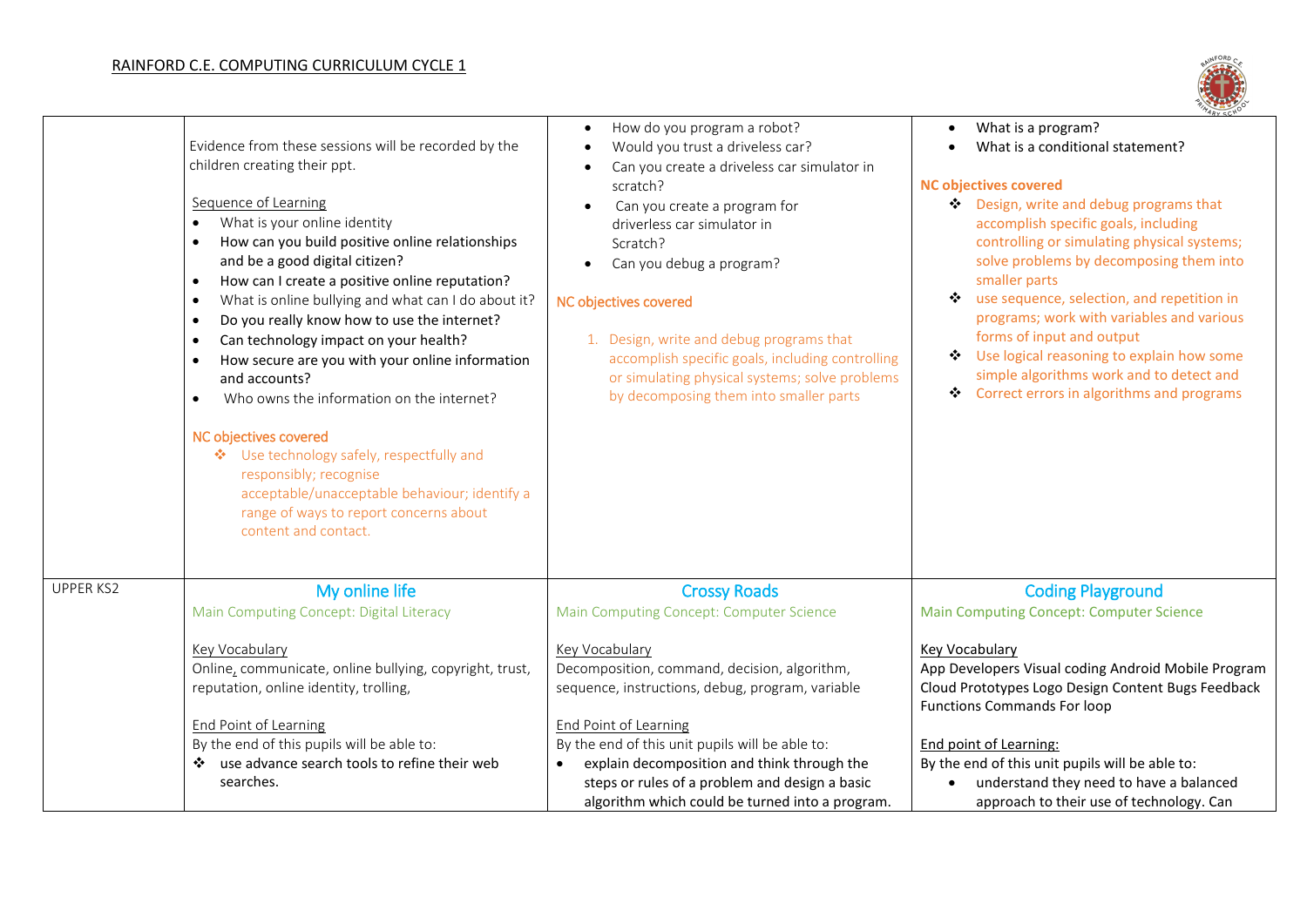

| ❖<br>know the information found on some sites will be                                                       | (Y6 - can deconstruct the problem into smaller steps,      | discuss the positive and negative effects                 |
|-------------------------------------------------------------------------------------------------------------|------------------------------------------------------------|-----------------------------------------------------------|
| biased. E.g. newspapers with political stance.                                                              | recognising similarities to solutions used before.)        | technology may have on their health.                      |
| Aware they should always question the reliability                                                           | Use conditional statements in hopscotch.                   | Be aware that they need to test the programs              |
| and plausibility of information they find. Select                                                           | (Y6 - create an algorithm and turn their designs into a    | they create.                                              |
| trusted and suitable websites to find out                                                                   | program. Incorporates variables, procedures and            | Explain how testing and debugging can lead                |
| information.                                                                                                | different forms of input and output.                       | to improved programs                                      |
| (Y6 - discuss in detail the steps required to fact check                                                    | Know key coding vocabulary - event, command,<br>$\bullet$  | (Y6 - repeatedly experiment, make, test and debug         |
| information and help ensure it is accurate and reliable                                                     | sequence, loop, random & range.                            | their programs.                                           |
| such as using multiple sources and identifying reliable                                                     |                                                            | Describe how they overcame problems to arrive at a        |
| sources such as the BBC, National Museums, etc.)                                                            | Pupils will create complex game using hopscotch and        | solution.)                                                |
| discuss different online communication tools/apps<br>❖                                                      | an e-book alongside to evidence their learning.            | execute common commands using a text-                     |
| and how they could be used for different                                                                    |                                                            | based language e.g. Python/Javascript/                    |
| purposes.                                                                                                   | Sequence of Learning                                       | SwiftPlayground. (with support)                           |
| $\frac{1}{2}$<br>explain why they need to protect themselves and                                            | Can you create a Coding Journal?<br>$\bullet$              | (Y6 - persevere when solving difficult problems even if   |
| their friends and the best ways to do this,                                                                 | Can you explain what coding is?                            | the solution is not obvious. Execute and adapt            |
| including reporting concerns to an adult.                                                                   | Can you decompose a game?<br>$\bullet$                     | common commands using a text-based language e.g.          |
| (Y6 - discuss how to report or block users within the                                                       | Can you use visual coding to create a working<br>$\bullet$ | Python/Javascript/SwiftPlayground.)                       |
| games, apps and websites they use and make reports                                                          | game?                                                      | use logical reasoning and attempt to explain<br>$\bullet$ |
| to external agencies including CEOP                                                                         | Can you share a game?<br>$\bullet$                         | each of the steps in an algorithm or program.             |
| and ChildLine in conjunction with a trusted adult.)                                                         |                                                            | (Y6 - recognise that there is often more than one way     |
| Explain the difference between mis-information                                                              | NC objectives covered                                      | to solve a problem in an algorithm or program.)           |
| and dis-information.                                                                                        | use sequence, selection, and repetition in<br>❖            | Sequence of learning                                      |
| understand the 'Digital 5 a Day' plan and they<br>$\bullet$                                                 | programs; work with variables and various forms            | What is an app developer?                                 |
| need to have a balanced approach to their use of                                                            | of input and output                                        | What is a design brief?                                   |
| technology. The child can discuss the positive and                                                          | use logical reasoning to explain how some simple<br>❖      | What is a prototype?                                      |
| negative effects technology may have on their                                                               | algorithms work and to detect and correct errors           | What is Text-Based Programming?                           |
| health.                                                                                                     | in algorithms and programs                                 | What is Swift Playground?                                 |
| (Y6 - discuss how they manage their own digital usage.                                                      |                                                            | What are commands?                                        |
| E.g. how they get enough exercise, limit their screen                                                       |                                                            | What are functions?                                       |
| time and get enough sleep etc.                                                                              |                                                            | What is a For Loop?                                       |
| outline what makes a secure username and<br>$\bullet$                                                       |                                                            |                                                           |
| password. The child can explain why it is                                                                   |                                                            | <b>NC objectives covered</b>                              |
| important not to enter personal information on                                                              |                                                            | Design, write and debug programs that                     |
| websites or in apps that appear suspicious.                                                                 |                                                            | accomplish specific goals, including                      |
| (Y6 - knows how to create and regularly update strong<br>passwords and not to use the same password for all |                                                            | controlling or simulating physical systems;               |
|                                                                                                             |                                                            |                                                           |